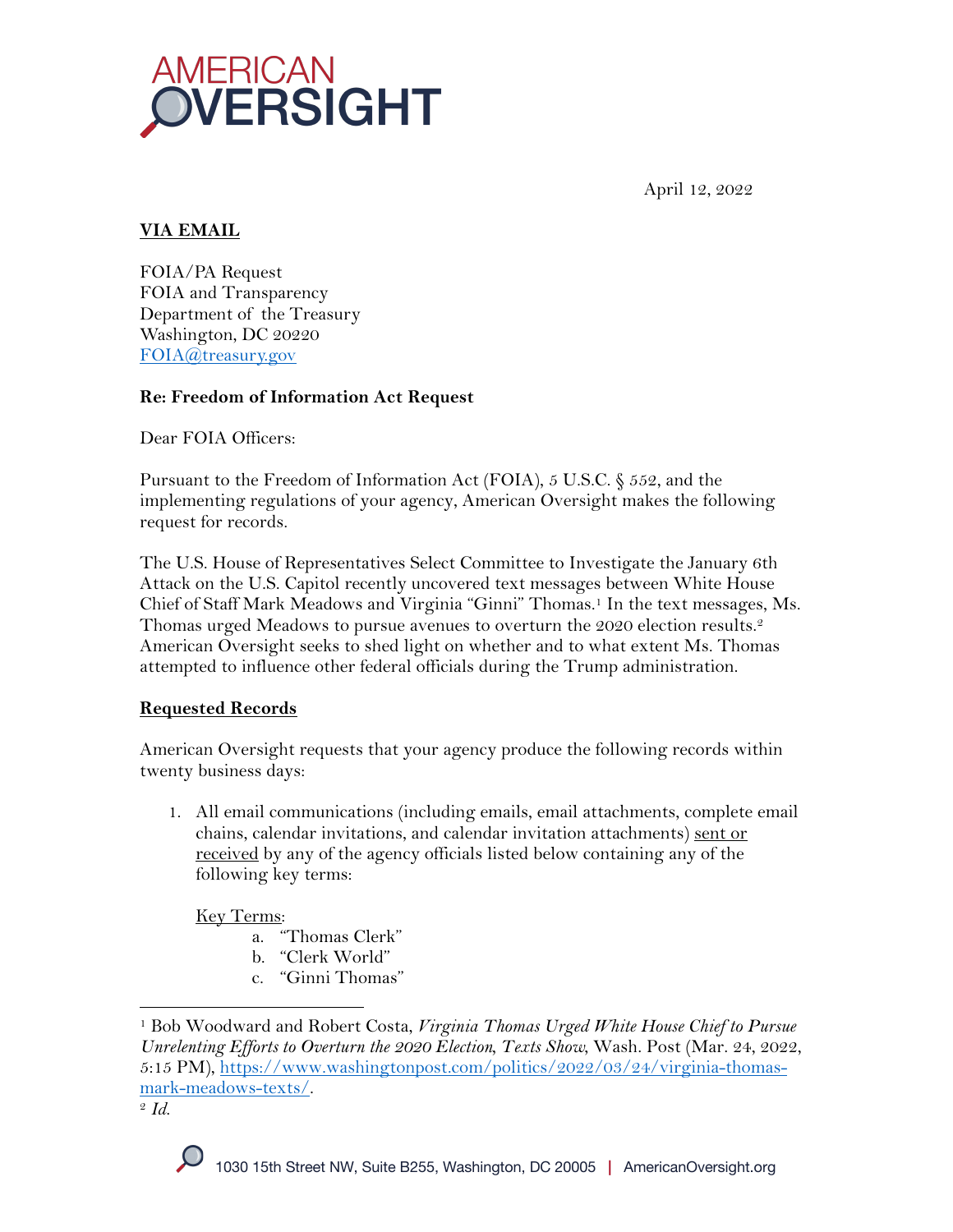- d. "Justice Thomas"
- e. "Clarence Thomas"
- f. Clanton
- g. Groundswell
- h. "Liberty Consulting"
- i. "CNP Action"
- j. "Council for National Policy"
- k. "Conservative Action Project"
- l. "United in Purpose"
- m. UIP
- n. Ziklag
- o. "Third Century Group"
- 2. All email communications (including emails, email attachments, complete email chains, calendar invitations, and calendar invitation attachments) and text messages or messages on messaging platforms (such as Slack, GChat or Google Hangouts, Lync, Skype, Twitter direct messages, Facebook messages, WhatsApp, Signal, Telegram, or Parler) between (a) the agency officials listed below or any person communicating on their behalf, such as schedulers or assistants, and (b) Virginia "Ginni" Thomas or any person communicating on her behalf, including but not limited to Crystal Clanton, communications from an email address ending in @libertyinc.co, or a phone number with the last four digits 8983.

#### **Agency Official(s)**

a) Sigal Mandelker b) Heath Tarbert

Please provide all responsive records from January 20, 2017, through the January 20, 2021.

## **Fee Waiver Request**

In accordance with 5 U.S.C.  $\frac{552(a)(4)(A)(iii)}{3}$  and your agency's regulations, American Oversight requests a waiver of fees associated with processing this request for records. The subject of this request concerns the operations of the federal government, and the disclosures will likely contribute to a better understanding of relevant government procedures by the general public in a significant way. Moreover, the request is primarily and fundamentally for non-commercial purposes.

American Oversight requests a waiver of fees because disclosure of the requested information is "in the public interest because it is likely to contribute significantly to public understanding of operations or activities of the government."3 The public has a significant interest in understanding the potential conflicts of interest posed by the

 $3 \, 5 \,$  U.S.C.  $\frac{2552(a)(4)(A)(iii)}{3 \, 5 \, 6 \, 5 \, 5 \, 6 \, (4)(A)(iii)}$ .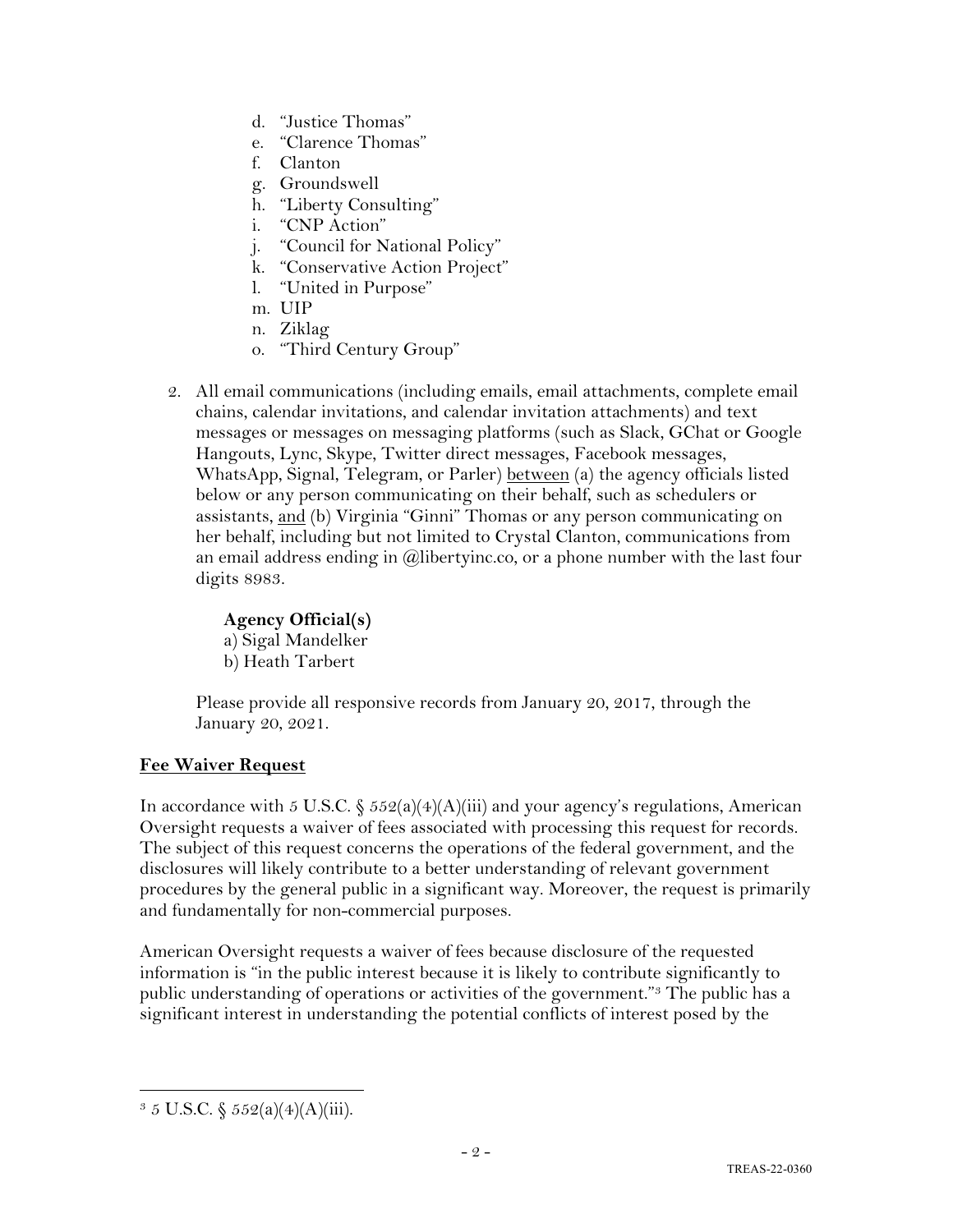political work of the wife of a Supreme Court justice. <sup>4</sup> Records with the potential to shed light on this issue would contribute significantly to public understanding of operations of the federal government, including whether federal officials took any actions on behalf of or at the direction of Ms. Thomas. American Oversight is committed to transparency and makes the responses agencies provide to FOIA requests publicly available, and the public's understanding of the government's activities would be enhanced through American Oversight's analysis and publication of these records.

This request is primarily and fundamentally for non-commercial purposes.<sup>5</sup> As a  $501(c)(3)$  nonprofit, American Oversight does not have a commercial purpose and the release of the information requested is not in American Oversight's financial interest. American Oversight's mission is to promote transparency in government, to educate the public about government activities, and to ensure the accountability of government officials. American Oversight uses the information gathered, and its analysis of it, to educate the public through reports, press releases, or other media. American Oversight also makes materials it gathers available on its public website and promotes their availability on social media platforms, such as Facebook and Twitter.6

American Oversight has also demonstrated its commitment to the public disclosure of documents and creation of editorial content through regular substantive analyses posted to its website.7 Examples reflecting this commitment to the public disclosure of documents and the creation of editorial content include the posting of records related to the Trump Administration's contacts with Ukraine and analyses of those contacts;<sup>8</sup> posting records and editorial content about the federal government's response to the Coronavirus pandemic;9 posting records received as part of American Oversight's "Audit the Wall" project to gather and analyze information related to the administration's proposed construction of a barrier along the U.S.-Mexico border, and

calendars-from-2018-and-2019-pandemic-related-briefings-and-meetings.

<sup>4</sup> Ed Pilkington, *Ginni Thomas Texts Spark Ethical Storm about Husband's Supreme Court Role*, The Guardian, Mar. 25, 2022,

https://www.theguardian.com/law/2022/mar/25/ginni-thomas-texts-clarence-ethicssupreme-court-conflict-of-interest. 5 *See* 5 U.S.C. § 552(a)(4)(A)(iii).

<sup>&</sup>lt;sup>6</sup> American Oversight currently has approximately 15,700 page likes on Facebook and 118,100 followers on Twitter. American Oversight, Facebook,

https://www.facebook.com/weareoversight/ (last visited April 4, 2022); American Oversight (@weareoversight), Twitter, https://twitter.com/weareoversight (last visited April 4, 2022).

<sup>7</sup> *See generally News*, American Oversight, https://www.americanoversight.org/blog. 8 *Trump Administration's Contacts with Ukraine*, American Oversight,

https://www.americanoversight.org/investigation/the-trump-administrationscontacts-with-ukraine.

<sup>9</sup> *See generally The Trump Administration's Response to Coronavirus*, American Oversight, https://www.americanoversight.org/investigation/the-trump-administrationsresponse-to-coronavirus; *see, e.g.*, *CDC Calendars from 2018 and 2019: Pandemic-Related Briefings and Meetings*, American Oversight, https://www.americanoversight.org/cdc-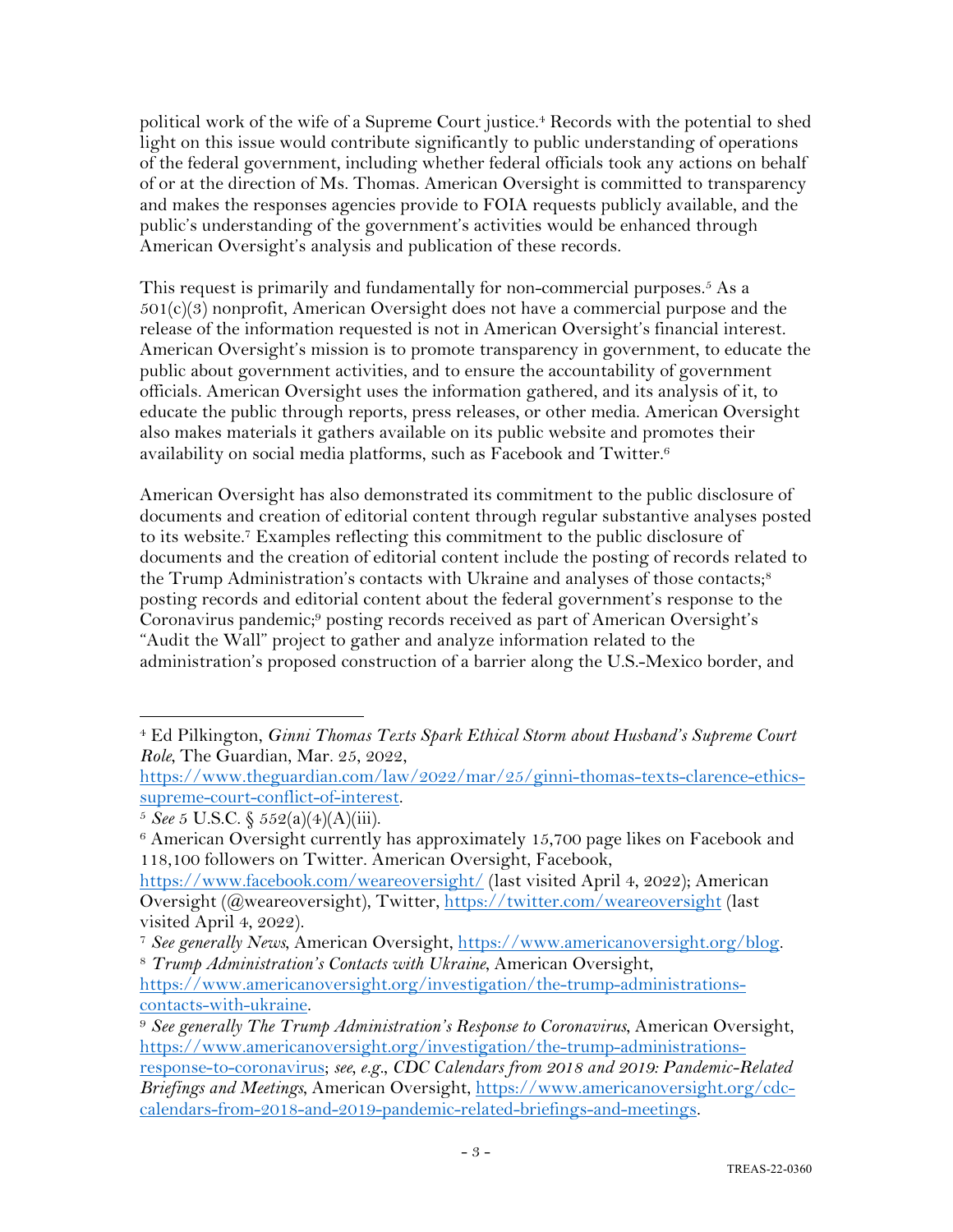analyses of what those records reveal;10 the posting of records related to an ethics waiver received by a senior Department of Justice attorney and an analysis of what those records demonstrated regarding the Department's process for issuing such waivers;<sup>11</sup> and posting records and analysis of federal officials' use of taxpayer dollars to charter private aircraft or use government planes for unofficial business.<sup>12</sup>

Accordingly, American Oversight qualifies for a fee waiver.

Notwithstanding its fee waiver request, pursuant to 31 C.F.R. § 1.7(e), American Oversight hereby states that it is willing to pay fees in an amount not more than \$25.00.

## **Guidance Regarding the Search & Processing of Requested Records**

In connection with its request for records, American Oversight provides the following guidance regarding the scope of the records sought and the search and processing of records:

- Our request for records includes any attachments to those records or other materials enclosed with those records when they were previously transmitted. To the extent that an email is responsive to our request, our request includes all prior messages sent or received in that email chain, as well as any attachments to the email.
- Please search all relevant records or systems containing records regarding agency business. Do not exclude records regarding agency business contained in files, email accounts, or devices in the personal custody of your officials, such as personal email accounts or text messages. Records of official business conducted using unofficial systems or stored outside of official files are subject to the Federal Records Act and FOIA.13 It is not adequate to rely on policies and procedures that require officials to move such information to official systems

<sup>10</sup> *See generally Audit the Wall*, American Oversight,

https://www.americanoversight.org/investigation/audit-the-wall; *see, e.g.*, *Border Wall Investigation Report: No Plans, No Funding, No Timeline, No Wall*, American Oversight, https://www.americanoversight.org/border-wall-investigation-report-no-plans-no-

funding-no-timeline-no-wall. 11 *DOJ Records Relating to Solicitor General Noel Francisco's Recusal*, American Oversight, https://www.americanoversight.org/document/doj-civil-division-response-noelfrancisco-compliance; *Francisco & the Travel Ban: What We Learned from the DOJ Documents*, American Oversight, https://www.americanoversight.org/francisco-thetravel-ban-what-we-learned-from-the-doj-documents.

<sup>&</sup>lt;sup>12</sup> See generally Swamp Airlines: Chartered Jets at Taxpayer Expense, American Oversight, https://www.americanoversight.org/investigation/swamp-airlines-private-jetstaxpayer-expense; *see, e.g.*, *New Information on Pompeo's 2017 Trips to His Home State*, American Oversight, https://www.americanoversight.org/new-information-onpompeos-2017-trips-to-his-home-state.

<sup>13</sup> *See Competitive Enter. Inst. v. Office of Sci. & Tech. Policy*, 827 F.3d 145, 149–50 (D.C. Cir. 2016); *cf. Judicial Watch, Inc. v. Kerry*, 844 F.3d 952, 955–56 (D.C. Cir. 2016).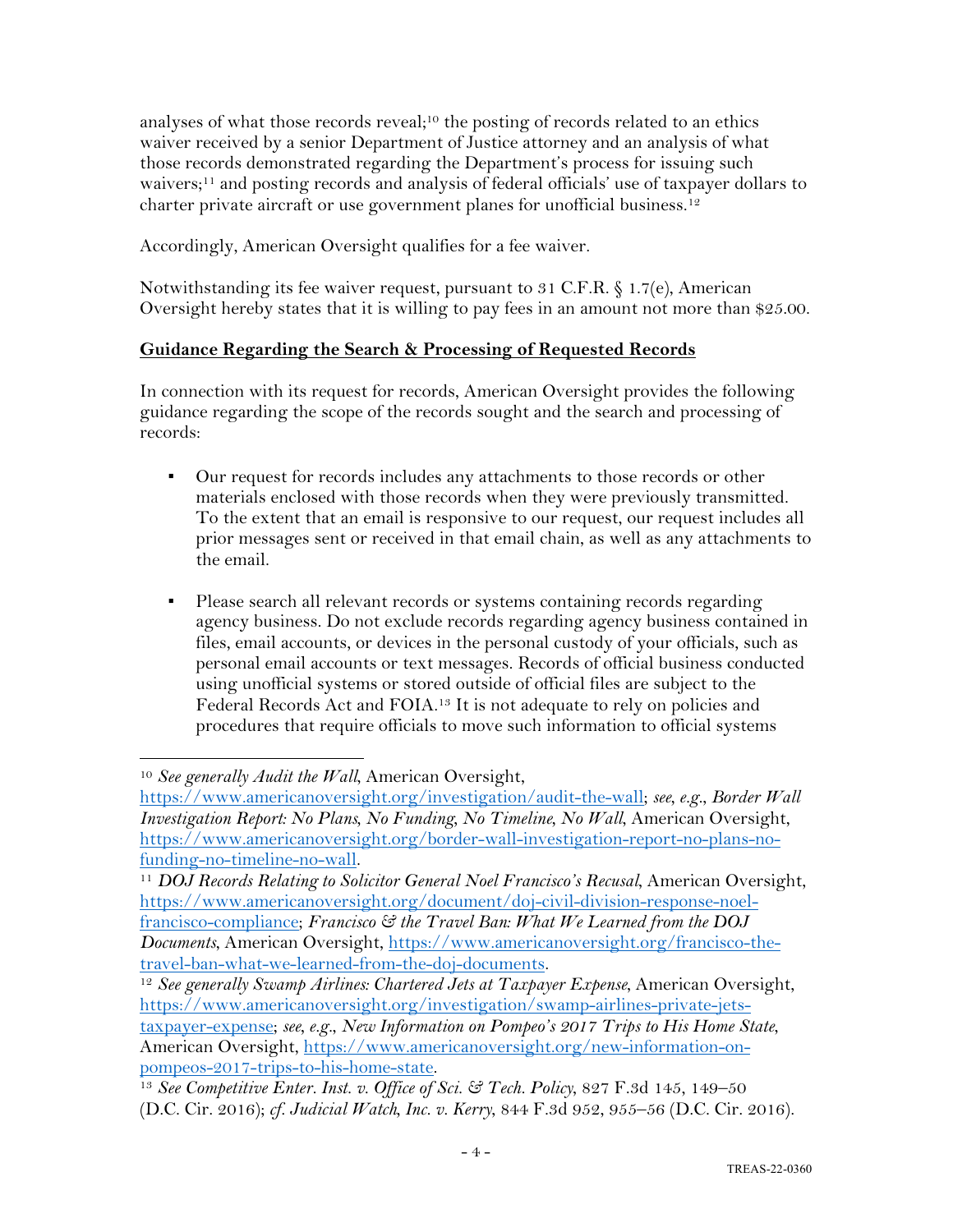within a certain period of time; American Oversight has a right to records contained in those files even if material has not yet been moved to official systems or if officials have, by intent or through negligence, failed to meet their obligations.14

- Please use all tools available to your agency to conduct a complete and efficient search for potentially responsive records. Agencies are subject to governmentwide requirements to manage agency information electronically,<sup>15</sup> and many agencies have adopted the National Archives and Records Administration (NARA) Capstone program, or similar policies. These systems provide options for searching emails and other electronic records in a manner that is reasonably likely to be more complete than just searching individual custodian files. For example, a custodian may have deleted a responsive email from his or her email program, but your agency's archiving tools may capture that email under Capstone. At the same time, custodian searches are still necessary; agencies may not have direct access to files stored in .PST files, outside of network drives, in paper format, or in personal email accounts.
- In the event some portions of the requested records are properly exempt from disclosure, please disclose any reasonably segregable non-exempt portions of the requested records. If a request is denied in whole, please state specifically why it is not reasonable to segregate portions of the record for release.
- Please take appropriate steps to ensure that records responsive to this request are not deleted by the agency before the completion of processing for this request. If records potentially responsive to this request are likely to be located on systems where they are subject to potential deletion, including on a scheduled basis, please take steps to prevent that deletion, including, as appropriate, by instituting a litigation hold on those records.

## **Conclusion**

If you have any questions regarding how to construe this request for records or believe that further discussions regarding search and processing would facilitate a more efficient production of records of interest to American Oversight, please do not hesitate to contact American Oversight to discuss this request. American Oversight welcomes an opportunity to discuss its request with you before you undertake your search or incur search or duplication costs. By working together at the outset, American

<sup>14</sup> *See Competitive Enter. Inst. v. Office of Sci. & Tech. Policy*, No. 14-cv-765, slip op. at 8 (D.D.C. Dec. 12, 2016).

<sup>&</sup>lt;sup>15</sup> Presidential Memorandum—Managing Government Records, 76 Fed. Reg. 75,423 (Nov. 28, 2011), https://obamawhitehouse.archives.gov/the-press-

office/2011/11/28/presidential-memorandum-managing-government-records; Office of Mgmt. & Budget, Exec. Office of the President, Memorandum for the Heads of

Executive Departments & Independent Agencies, "Managing Government Records Directive," M-12-18 (Aug. 24, 2012), https://www.archives.gov/files/recordsmgmt/m-12-18.pdf.